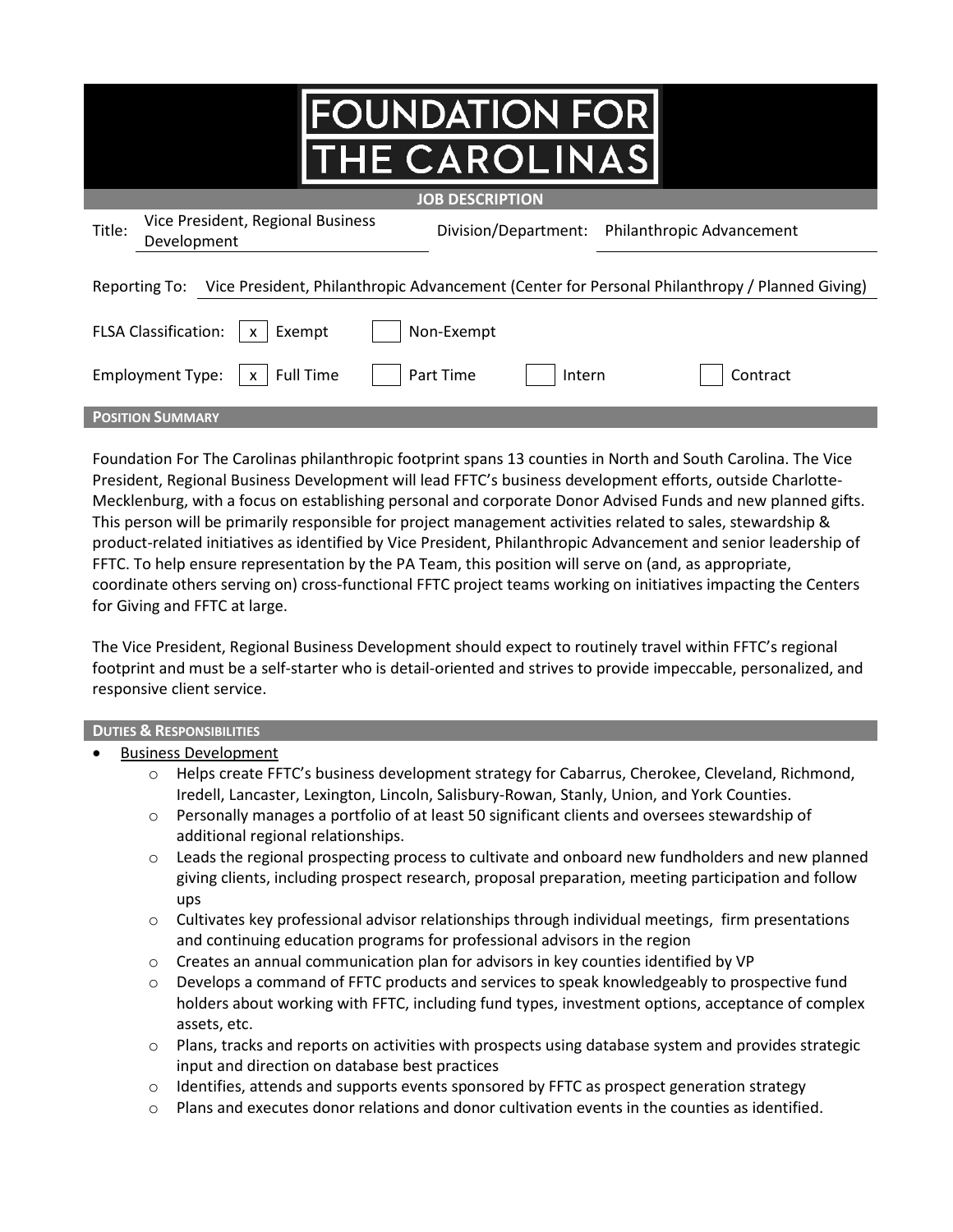- $\circ$  Drafts, reviews and revises appropriate fund agreements and other documents, in keeping with the policies and procedures of FFTC, to represent the wishes of donors.
- Stewardship
	- $\circ$  Creates and manages active, ongoing personal stewardship for regional donors
	- $\circ$  Creates the opportunity to engage with representatives in counties served by FFTC on a regular basis including through online webinars, in-person events, seminars for professional advisors, etc.
	- $\circ$  Develops and tracks strong relationships with existing donors and provides donor-centered services regarding the personal philanthropic objectives of donors and their families.
	- $\circ$  Identifies and plans strategic involvement of FFTC leadership in regional footprint.
- Operations and Project Management
	- $\circ$  Represents the PA Team in serving on (and, as appropriate, coordinates others serving on) crossfunctional FFTC project teams working on initiatives impacting the Centers for Giving, including investments, pricing, product development, database management, financial systems, technology, stewardship practices and client reporting.
	- o Serves as "project manager" for the PA Team for assigned projects, leveraging research, analytical and technical skills to help identify problems, quantify issues, and work towards solutions.
	- o Serves as a Subject Matter Expert for the PA Team and:
		- Understands the end-to-end business processes in detail within PA Team's business and strive towards continuous improvements;
		- Understand the inter-relationship between PA Team processes and processes within other functional areas; and
		- **Keep process documentation**
- Marketing / Storytelling
	- o Works closely with FFTC's marketing and communications team to highlight donor and regional stories
	- o Works closely with FFTC's Community Programs & Civic Leadership team to identify common goals and objectives within FFTC's regional footprint
- **Other Duties** 
	- $\circ$  This job description is not designed to cover or contain a comprehensive listing of activities, duties or responsibilities that are required for the position. Other duties, responsibilities and activities may change or be assigned at any time with or without notice.

## **JOB QUALIFICATIONS**

- Bachelor's degree required
- Graduate degree in law, business or public administration strongly preferred.
- Minimum 3-5 years of experience, preferably in fundraising, development, or financial services/wealth management
- Familiarity with the FFTC's regional footprint, critical community issues, key organizations, civic leaders, and resources.
- Residence in counties outside Mecklenburg preferred

## Skills and Abilities:

- Superior communication skills, including verbal, written and presentation skills
- Initiator who is detail-oriented and a self-starter, customer service and sales orientation
- Excellent interpersonal skills
- Strategic mindset with ability to execute comprehensive plans